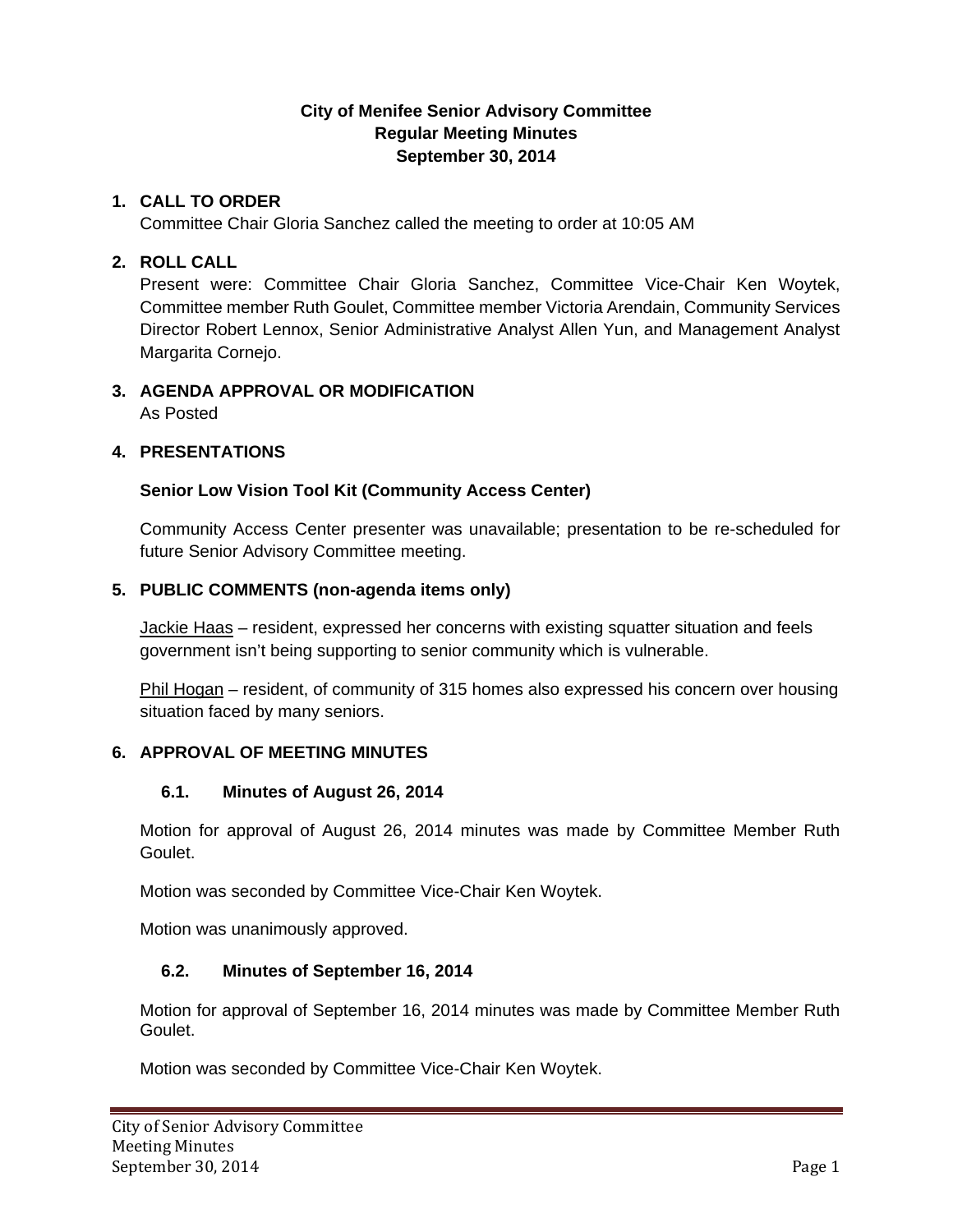Motion was unanimously approved.

# **7. DISCUSSION ITEMS**

# **7.1. Senior Communications: City Senior Webpage**

Community Services Director Robert Lennox provided a summary and general outline of the existing city webpage, and description of planned city webpage re-design including planned sections/areas regarding senior issues.

Committee Chair Gloria Sanchez indicated she would encourage residents to email staff with any suggestions for additional areas/issues to incorporate into webpage. Also, stated it would be beneficial to include listing and information on local agencies, care program, adult protection services, legal services, home support services and other similar resources available to senior residents.

Committee Vice-Chair Ken Woytek indicated it may be beneficial to include hyperlinks to activities/programs.

Committee Chair Gloria Sanchez indicated still would like to address bus shelter needs.

# **7.2. Sun City Care Giver Ordinance Discussion**

Community Services Director Lennox provided a brief staff report on existing caregiver ordinances adopted by local government agencies as well as a brief synopsis on the history of caregiver ordinances.

Committee member Victoria Arendain asked if there are any specific requirements to be qualified as a caregiver.

Community Services Director Lennox indicated this varies depending on specific community, but can incorporate things like age restrictions.

Committee member Ruth Goulet indicated that based on her communication with the public, she has received a 50% in favor and 50% against having City involved in caregiver regulation.

Committee Vice-Chair Ken Woytek stated he feels there should be some form of definition distinguishing qualified caregivers.

Committee Chair Gloria Sanchez indicated she feels caregiver issue is an important issue for all seniors, and provides security for caregiver services. Some form of caregiver guidelines should be established to provide security and protection to those who need caregiver services.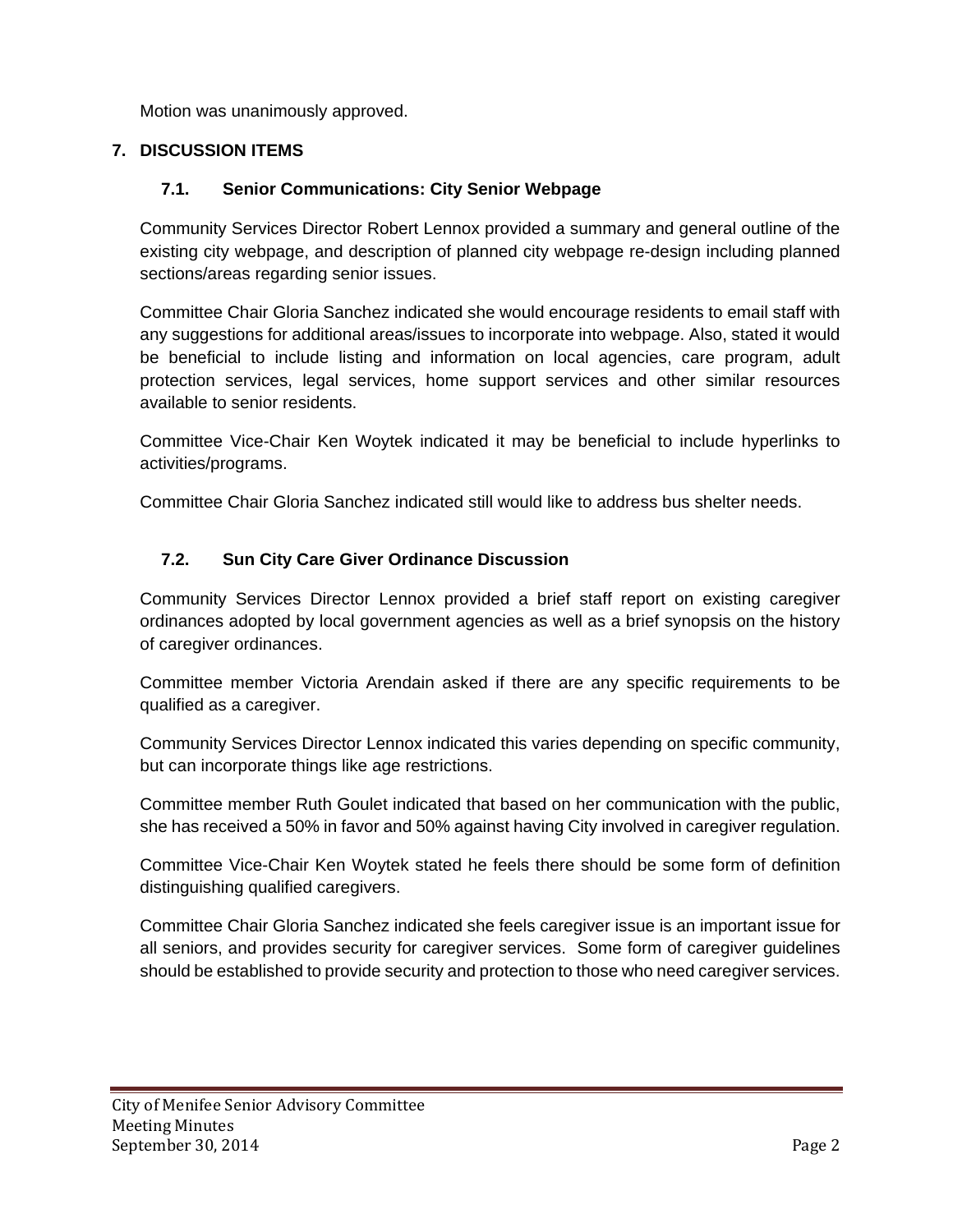Lynne Rowe - resident, inquired if the two ordinances provided are the only two agencies that have such ordinances, if Riverside County had such an ordinance, and if a proposed ordinance for the City has been developed. She also feels the government, including state government, should be more involved with addressing issue.

Community Services Director Lennox confirmed that based on immediate research, yes those were the only two agencies in California with caregiver ordinances, and Riverside County does not presently have a caregiver ordinance.

Committee Chair Gloria Sanchez indicated a draft ordinance has not been developed as this will first require community input.

Annette Pellegrino - resident, had a question regarding having doctor's permit(s). Also stated that she feels there should be some form of licensing to be qualified as a caregiver.

Andrea Owens – resident and part of Board of Directors with Patio Homes, indicated it may be beneficial to collaborate with healthcare professionals who have experience working with caregivers.

Norman Vigna – resident, expressed he feels true concern is really an enforcement issue, which will require definition of caregiver role, and require someone to address when violations are being made. Perhaps the City could provide citations for violations.

Committee Chair Gloria Sanchez indicated residents really need to look at HOAs and Board of Directors as first approach to address these issues.

Norman Vigna - resident, stated he feels HOAs don't really enforce, and often Board of Directors don't want to create any problems.

Committee Chair Gloria Sanchez indicated resident could report issues to property management company.

Maggie Gamillo - with HomeInstead, discussed her experience in the past with company that does not follow due diligence of caregiver assignment. Also often see many situations where people will move in with kids and other family members ultimately resulting in fiscal abuse and elder abuse. HomeInstead has had some success in reducing this by partnering with gated communities.

Phil Hogan – resident and part of Board of Directors of ACC, estimated 300 homes, stated he is concerned about caregivers bringing in family and significant others. However, some of the younger people providing caregivers services are actually also working and truly helping seniors.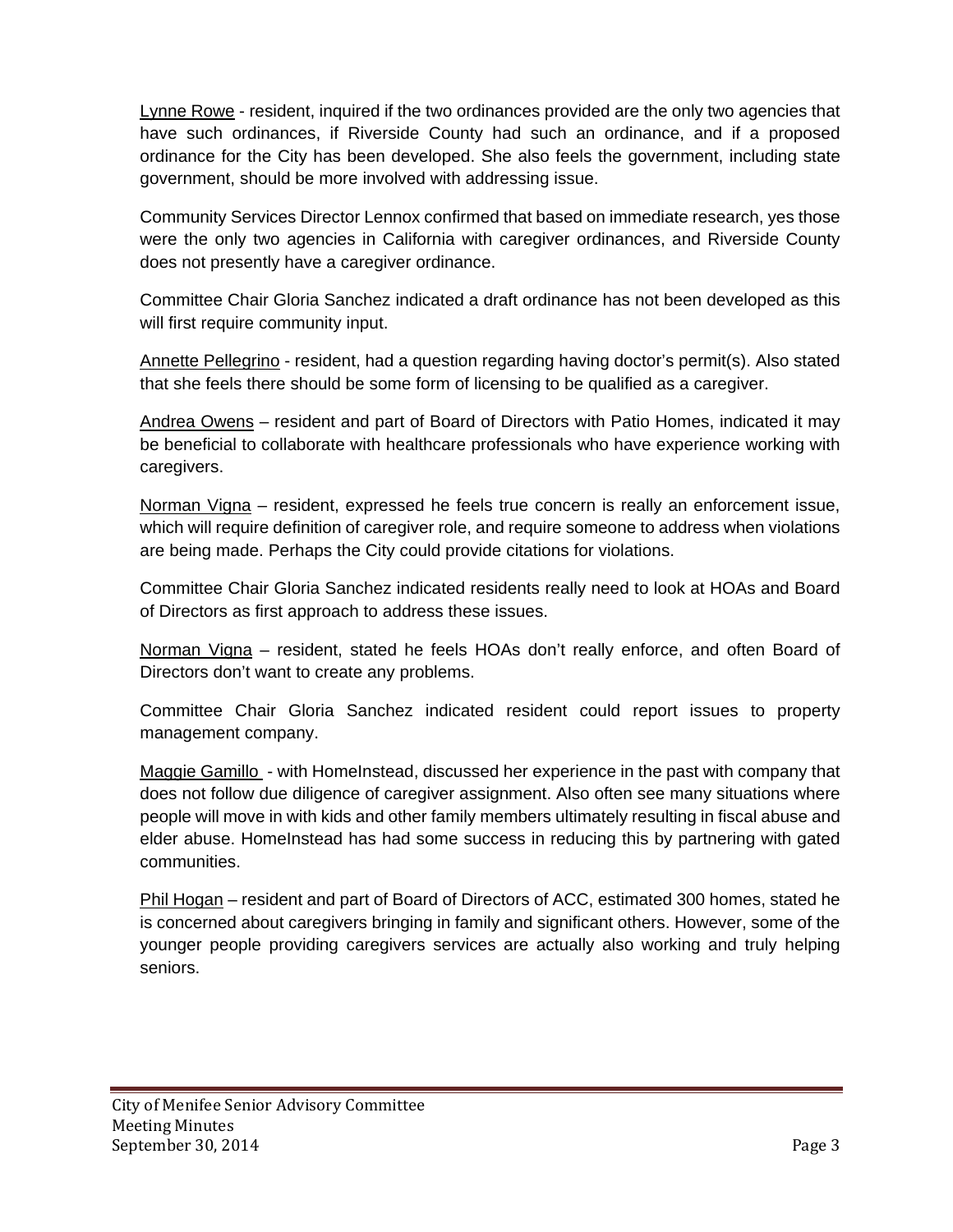Committee member Victoria Arendain asked if seniors have had these type of discussions with their corresponding HOAs.

Committee member Ruth Goulet wondered how many HOAs actively enforce code compliance, have clearly defined set of by-laws defining age restrictions, and if the by-laws have penalties for violations.

Jackie Haas - resident, indicated that typically there is only response to address complaints until direct complaints to the local agencies are made.

Committee Chair Gloria Sanchez stated it may be beneficial to have HOAs come together and discuss what type of rules, and by-laws are in place.

Committee Vice-Chair Ken Woytek indicated it may be beneficial to have organize discussion in a workshop setting.

Community Services Director Lennox stated Committee may consider recommendation to do a full and complete workshop on the subject.

Committee Chair Gloria Sanchez indicated Committee will be looking into when a workshop can be set up.

Annette Pellegrino - resident, indicated that code enforcement in senior areas is difficult because there are many single seniors who are alone.

Norman Vigna – resident, indicated he felt workshop idea is almost unreasonable, and a series of workshops would be a better idea, thereby conducing to a slower process where the community can work together.

Committee Chair Gloria Sanchez indicated she agreed a series of workshop meetings would be best approach.

Andrea Owens – resident and part of Board of Directors with Patio Homes, indicated she still feels the main issue is about enforcement.

Committee Chair Gloria Sanchez stated the planned workshop(s) will be announced, but it is important HOAs are involved in communicating. The City cannot get involved in HOA and property management practices or selection. Residents may also want to reach out to HOAs to advise about the workshop dates.

Committee member Victoria Arendain stated she was surprised the City cannot be involved with HOAs.

Community Services Director Lennox indicated that the City can only be involved with respect to property conditions, not actual operation of HOAs.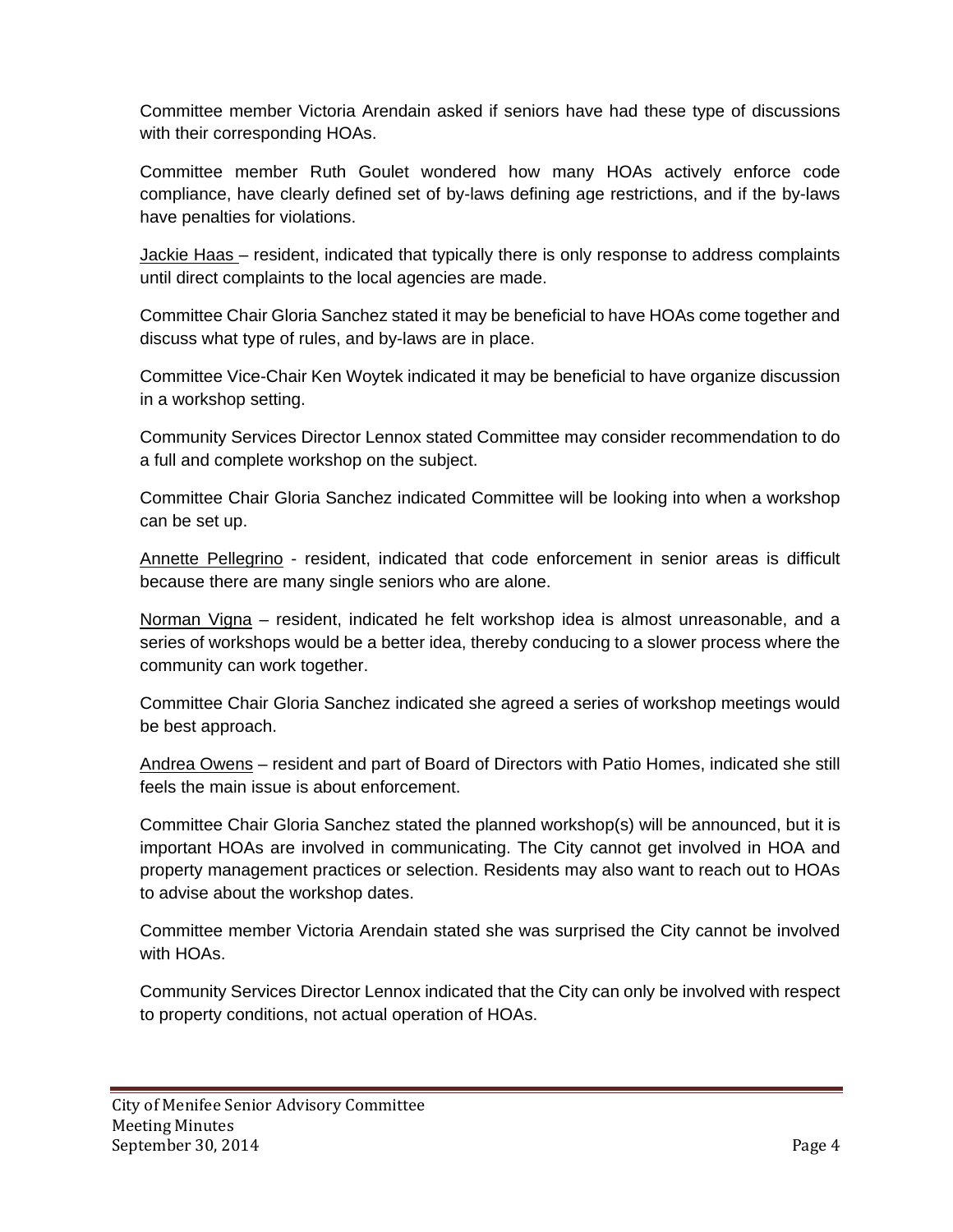Committee Chair Gloria Sanchez indicated she feels an information exchanges between the HOAs may help improve the existing situation. However, City does not have jurisdiction over HOAs.

Maggie Gamillo - with HomeInstead, stated she feels it's important to have a clear message, similar to neighborhood watch, alerting caregivers that community is watching.

# **8. COMMUNITY SERVICES DIRECTOR COMMENTS**

#### **8.1.** Capital Improvement Update

Senior Administrative Analyst Allen Yun provided a summary of recent capital improvements completed.

#### **8.2.** Kay Ceniceros technology Upgrades

Community Services Director Lennox indicated wi-fi will be installed within Kay Ceniceros Senior Center by October 2014. Also, City is working with center staff on setting up a computer lab around November.

#### **8.3.** Events and Activities

Senior Administrative Analyst Allen Yun provided information on upcoming events including: City Birthday Bash to take place October 4<sup>th</sup>, Thanksgiving Dinner at Kay Ceniceros Senior Center on November 22<sup>nd</sup>, and Breakfast with Santa on December 6<sup>th</sup>.

Committee Chair Gloria Sanchez mentioned the Menifee Valley Community Cupboard with be collecting food in front of stores on October 31<sup>st</sup>.

#### **9. COMMITTEE MEMBER COMMENTS**

Committee member Ruth Goulet indicated she would like information on senior communities and estimated senior population. Also requested estimate on planned workshop(s).

Community Services Director indicated, first workshop would be planned for October and second workshop would be planned for November.

Committee member Ruth Goulet made a motion for the first caregiver workshop on October 14, 2014 at 10:00 am.

Committee Vice-Chair Ken Woytek seconded the motion.

Motion was unanimously approved.